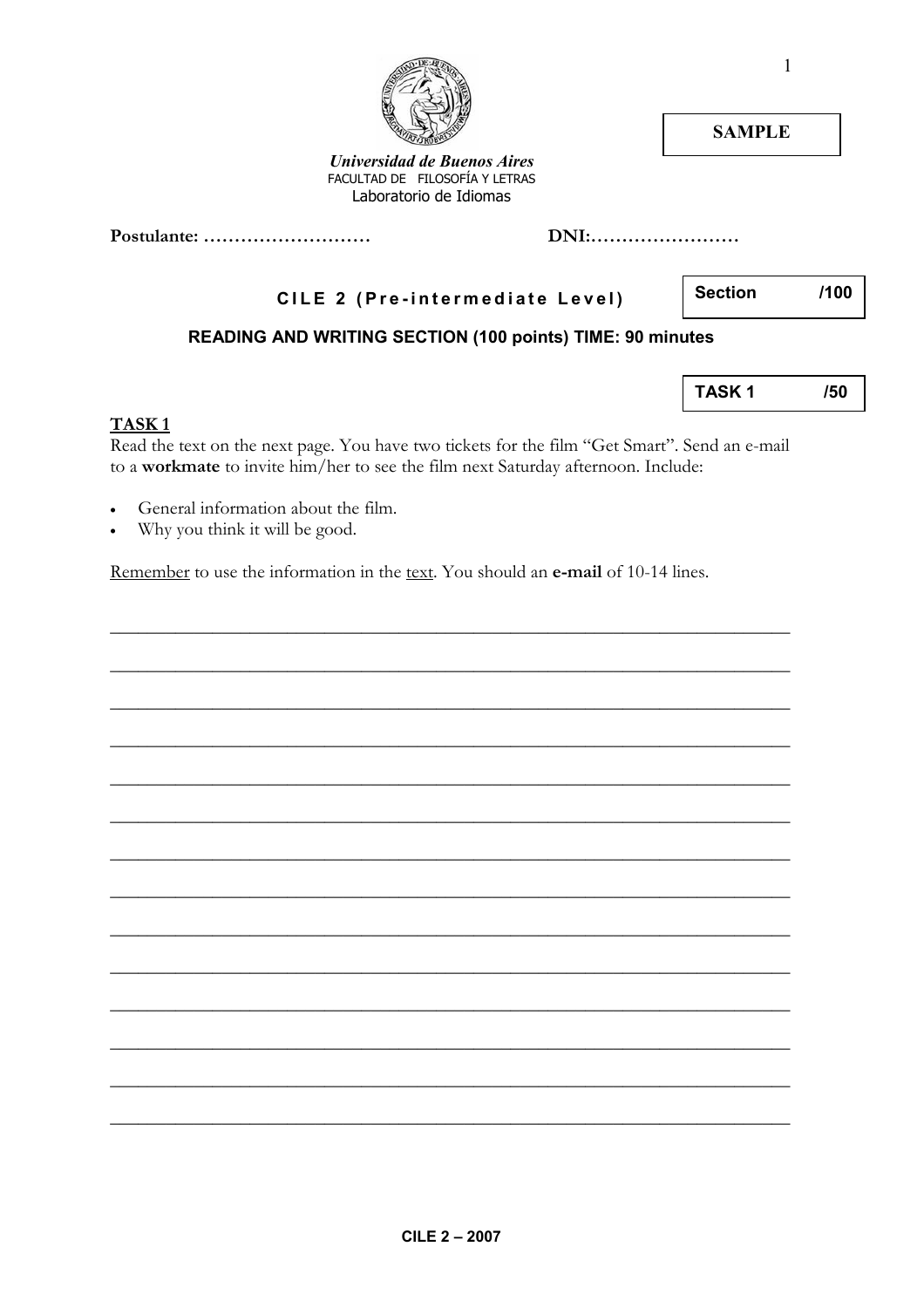

Universidad de Buenos Aires FACULTAD DE FILOSOFÍA Y LETRAS Laboratorio de Idiomas

#### Postulante: ……………………… DNI:……………………

From: http://www.washingtonpost.com/wp-dyn/content/article/2007/07/28/AR2007072800268.html

### Steve Carell 'Psyched' for 'Get Smart'

By SANDY COHEN The Associated Press Saturday, July 28, 2007; 3:24 AM

SAN DIEGO (AP) - Steve Carell knows how to use a shoe phone. Not only did he grow up watching "Get Smart," but he's made calls with the device as secret agent Maxwell Smart in the movie remake of the 1960s TV show.

Carell told a crowd of Comic-Con fans Friday that he's "very psyched" about the film, which he described as a "comedic 'Bourne Identity.'"

"It's probably the most fun I've ever had doing anything in my life," said the 43-year-old actor. "I have such respect for Don Adams and what he did, and I think we're all trying to honor the original and take absolutely nothing away from it.

"Frankly, I don't think I could ever be as good as he was. I'm just trying to do the best that I can within the context of the movie and it's an honor to be able to do it."

The film, due next summer, retains the feel of the original TV show, said director Peter Segal.

"That show was born in the Cold War era, but we've got a lot of political things to satirize today," he said.

The "Get Smart" cast includes Anne Hathaway as Agent 99, Alan Arkin as The Chief, Terence Stamp as Sigfried, Dwayne "The Rock" Johnson as Agent 23 (a new character) and Masi Oka as Bruce "the gadget guy."

Jaime the Robot and Agent 13, both characters from the original show, are also part of the new movie, Segal said, and Bernie Koppel (Sigfried in the TV series) makes a cameo appearance.

"It's extremely funny but there will be action and jeopardy," Carell said. "I'm very psyched about it."

The best thing about playing a secret agent?

"I get to look like I am athletic, coordinated, intelligent and sexy," Carell said, "when in real life, I am none of the above."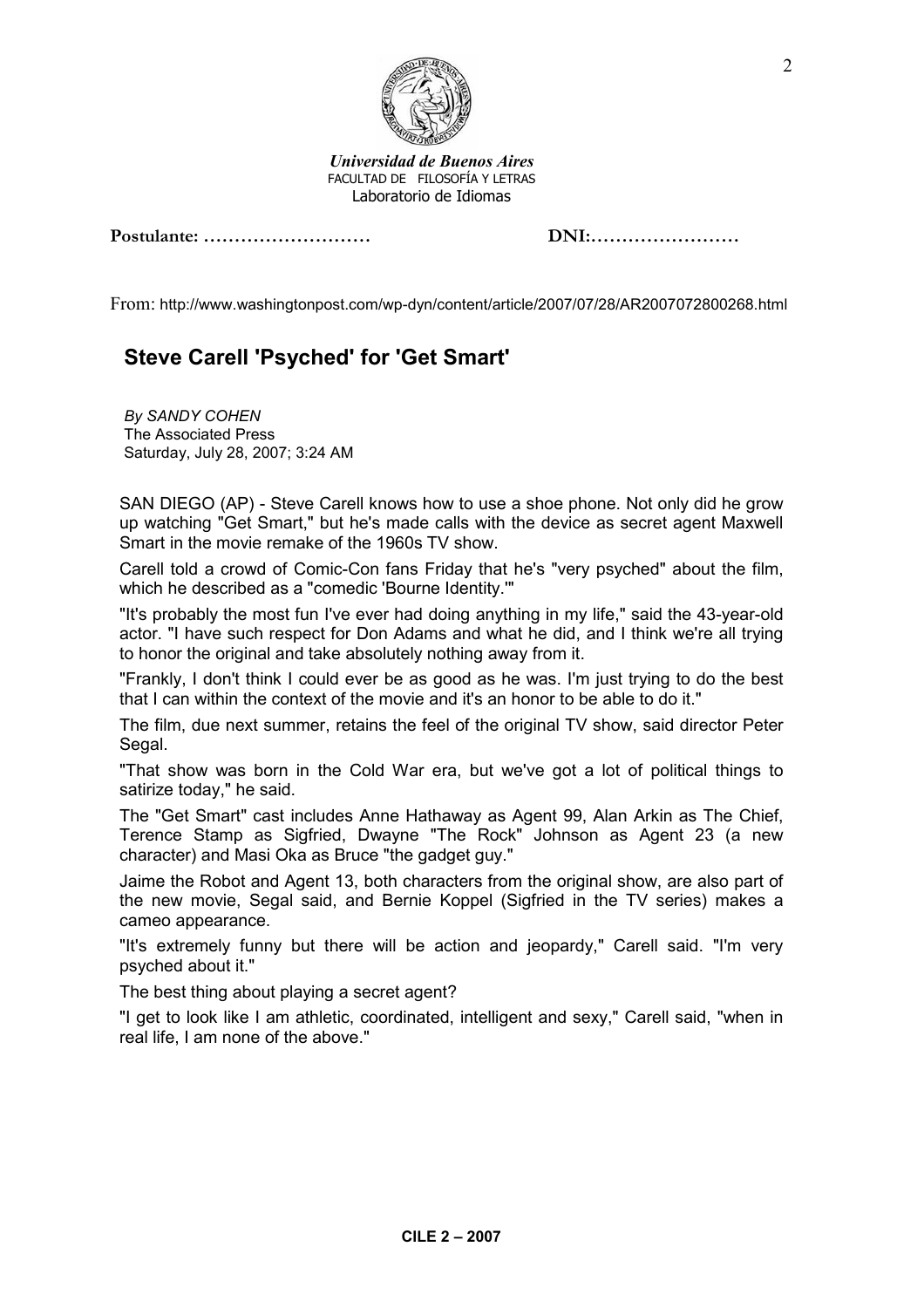

#### Universidad de Buenos Aires FACULTAD DE FILOSOFÍA Y LETRAS Laboratorio de Idiomas

Postulante: …………………………

| DNI: |  |
|------|--|
|      |  |

TASK 2

Read the news item on the next page from the San Francisco Gate Chronicle. You are David Prange and do not agree with Lacey Hindman's accusations. Write your views on the situation in the San Francisco Gate Chronicle's weblog:

- Describe your relationship with Ms. Hindman.
- Describe what *really* happened.
- Explain how you will respond to her accusations.

Remember to use the information in the text whenever necessary. You should write a comment of 12-14 lines.

\_\_\_\_\_\_\_\_\_\_\_\_\_\_\_\_\_\_\_\_\_\_\_\_\_\_\_\_\_\_\_\_\_\_\_\_\_\_\_\_\_\_\_\_\_\_\_\_\_\_\_\_\_\_\_\_\_\_\_\_\_\_\_\_\_\_\_\_\_\_\_\_\_

\_\_\_\_\_\_\_\_\_\_\_\_\_\_\_\_\_\_\_\_\_\_\_\_\_\_\_\_\_\_\_\_\_\_\_\_\_\_\_\_\_\_\_\_\_\_\_\_\_\_\_\_\_\_\_\_\_\_\_\_\_\_\_\_\_\_\_\_\_\_\_\_\_

\_\_\_\_\_\_\_\_\_\_\_\_\_\_\_\_\_\_\_\_\_\_\_\_\_\_\_\_\_\_\_\_\_\_\_\_\_\_\_\_\_\_\_\_\_\_\_\_\_\_\_\_\_\_\_\_\_\_\_\_\_\_\_\_\_\_\_\_\_\_\_\_\_

\_\_\_\_\_\_\_\_\_\_\_\_\_\_\_\_\_\_\_\_\_\_\_\_\_\_\_\_\_\_\_\_\_\_\_\_\_\_\_\_\_\_\_\_\_\_\_\_\_\_\_\_\_\_\_\_\_\_\_\_\_\_\_\_\_\_\_\_\_\_\_\_\_

\_\_\_\_\_\_\_\_\_\_\_\_\_\_\_\_\_\_\_\_\_\_\_\_\_\_\_\_\_\_\_\_\_\_\_\_\_\_\_\_\_\_\_\_\_\_\_\_\_\_\_\_\_\_\_\_\_\_\_\_\_\_\_\_\_\_\_\_\_\_\_\_\_

\_\_\_\_\_\_\_\_\_\_\_\_\_\_\_\_\_\_\_\_\_\_\_\_\_\_\_\_\_\_\_\_\_\_\_\_\_\_\_\_\_\_\_\_\_\_\_\_\_\_\_\_\_\_\_\_\_\_\_\_\_\_\_\_\_\_\_\_\_\_\_\_\_

\_\_\_\_\_\_\_\_\_\_\_\_\_\_\_\_\_\_\_\_\_\_\_\_\_\_\_\_\_\_\_\_\_\_\_\_\_\_\_\_\_\_\_\_\_\_\_\_\_\_\_\_\_\_\_\_\_\_\_\_\_\_\_\_\_\_\_\_\_\_\_\_\_

\_\_\_\_\_\_\_\_\_\_\_\_\_\_\_\_\_\_\_\_\_\_\_\_\_\_\_\_\_\_\_\_\_\_\_\_\_\_\_\_\_\_\_\_\_\_\_\_\_\_\_\_\_\_\_\_\_\_\_\_\_\_\_\_\_\_\_\_\_\_\_\_\_

\_\_\_\_\_\_\_\_\_\_\_\_\_\_\_\_\_\_\_\_\_\_\_\_\_\_\_\_\_\_\_\_\_\_\_\_\_\_\_\_\_\_\_\_\_\_\_\_\_\_\_\_\_\_\_\_\_\_\_\_\_\_\_\_\_\_\_\_\_\_\_\_\_

\_\_\_\_\_\_\_\_\_\_\_\_\_\_\_\_\_\_\_\_\_\_\_\_\_\_\_\_\_\_\_\_\_\_\_\_\_\_\_\_\_\_\_\_\_\_\_\_\_\_\_\_\_\_\_\_\_\_\_\_\_\_\_\_\_\_\_\_\_\_\_\_\_

\_\_\_\_\_\_\_\_\_\_\_\_\_\_\_\_\_\_\_\_\_\_\_\_\_\_\_\_\_\_\_\_\_\_\_\_\_\_\_\_\_\_\_\_\_\_\_\_\_\_\_\_\_\_\_\_\_\_\_\_\_\_\_\_\_\_\_\_\_\_\_\_\_

\_\_\_\_\_\_\_\_\_\_\_\_\_\_\_\_\_\_\_\_\_\_\_\_\_\_\_\_\_\_\_\_\_\_\_\_\_\_\_\_\_\_\_\_\_\_\_\_\_\_\_\_\_\_\_\_\_\_\_\_\_\_\_\_\_\_\_\_\_\_\_\_\_

\_\_\_\_\_\_\_\_\_\_\_\_\_\_\_\_\_\_\_\_\_\_\_\_\_\_\_\_\_\_\_\_\_\_\_\_\_\_\_\_\_\_\_\_\_\_\_\_\_\_\_\_\_\_\_\_\_\_\_\_\_\_\_\_\_\_\_\_\_\_\_\_\_

\_\_\_\_\_\_\_\_\_\_\_\_\_\_\_\_\_\_\_\_\_\_\_\_\_\_\_\_\_\_\_\_\_\_\_\_\_\_\_\_\_\_\_\_\_\_\_\_\_\_\_\_\_\_\_\_\_\_\_\_\_\_\_\_\_\_\_\_\_\_\_\_\_

TASK 2 /50